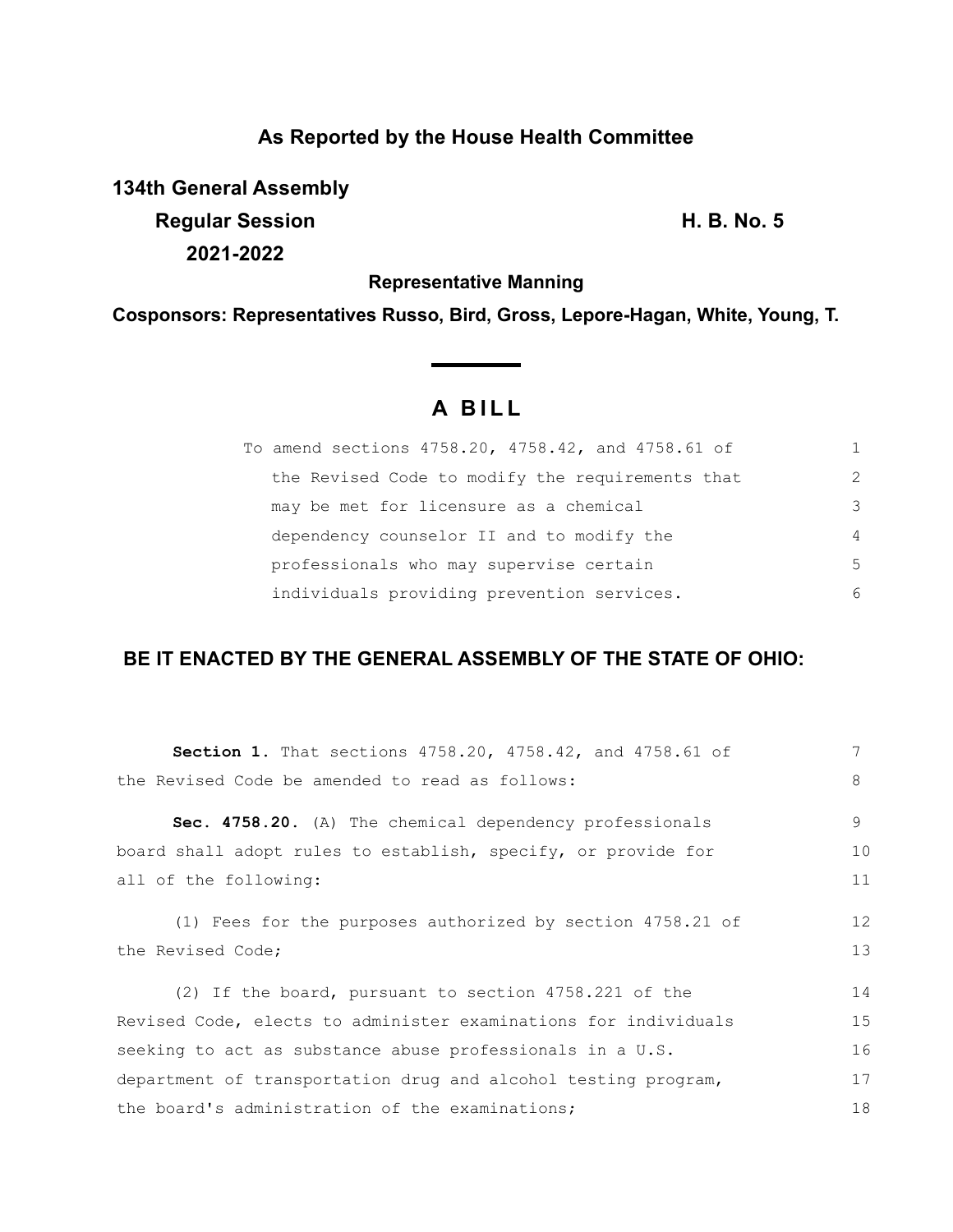## **H. B. No. 5 Page 2 As Reported by the House Health Committee**

| (3) For the purpose of section 4758.23 of the Revised            | 19 |
|------------------------------------------------------------------|----|
| Code, codes of ethical practice and professional conduct for     | 20 |
| individuals who hold a license, certificate, or endorsement      | 21 |
| issued under this chapter;                                       |    |
| (4) For the purpose of section 4758.24 of the Revised            | 23 |
| Code, all of the following:                                      | 24 |
| (a) Good moral character requirements for an individual          | 25 |
| who seeks or holds a license, certificate, or endorsement issued | 26 |
| under this chapter;                                              | 27 |
| (b) The documents that an individual seeking such a              | 28 |
| license, certificate, or endorsement must submit to the board;   | 29 |
| (c) Requirements to obtain the license, certificate, or          | 30 |
| endorsement that are in addition to the requirements established | 31 |
| under sections 4758.39, 4758.40, 4758.41, 4758.42, 4758.43,      | 32 |
| 4758.44, 4758.45, 4758.46, 4758.47, and 4758.48 of the Revised   | 33 |
| Code. The additional requirements may include preceptorships.    | 34 |
| (d) The period of time that an individual whose registered       | 35 |
| applicant certificate has expired must wait before applying for  | 36 |
| a new registered applicant certificate.                          | 37 |
| (5) For the purpose of section 4758.28 of the Revised            | 38 |
| Code, requirements for approval of continuing education courses  | 39 |
| of study for individuals who hold a license, certificate, or     | 40 |
| endorsement issued under this chapter;                           | 41 |
| (6) For the purpose of section 4758.30 of the Revised            | 42 |
| Code, the intervention for and treatment of an individual        | 43 |
| holding a license, certificate, or endorsement issued under this | 44 |
| chapter whose abilities to practice are impaired due to abuse of | 45 |
| or dependency on alcohol or other drugs or other physical or     | 46 |
| mental condition;                                                | 47 |
|                                                                  |    |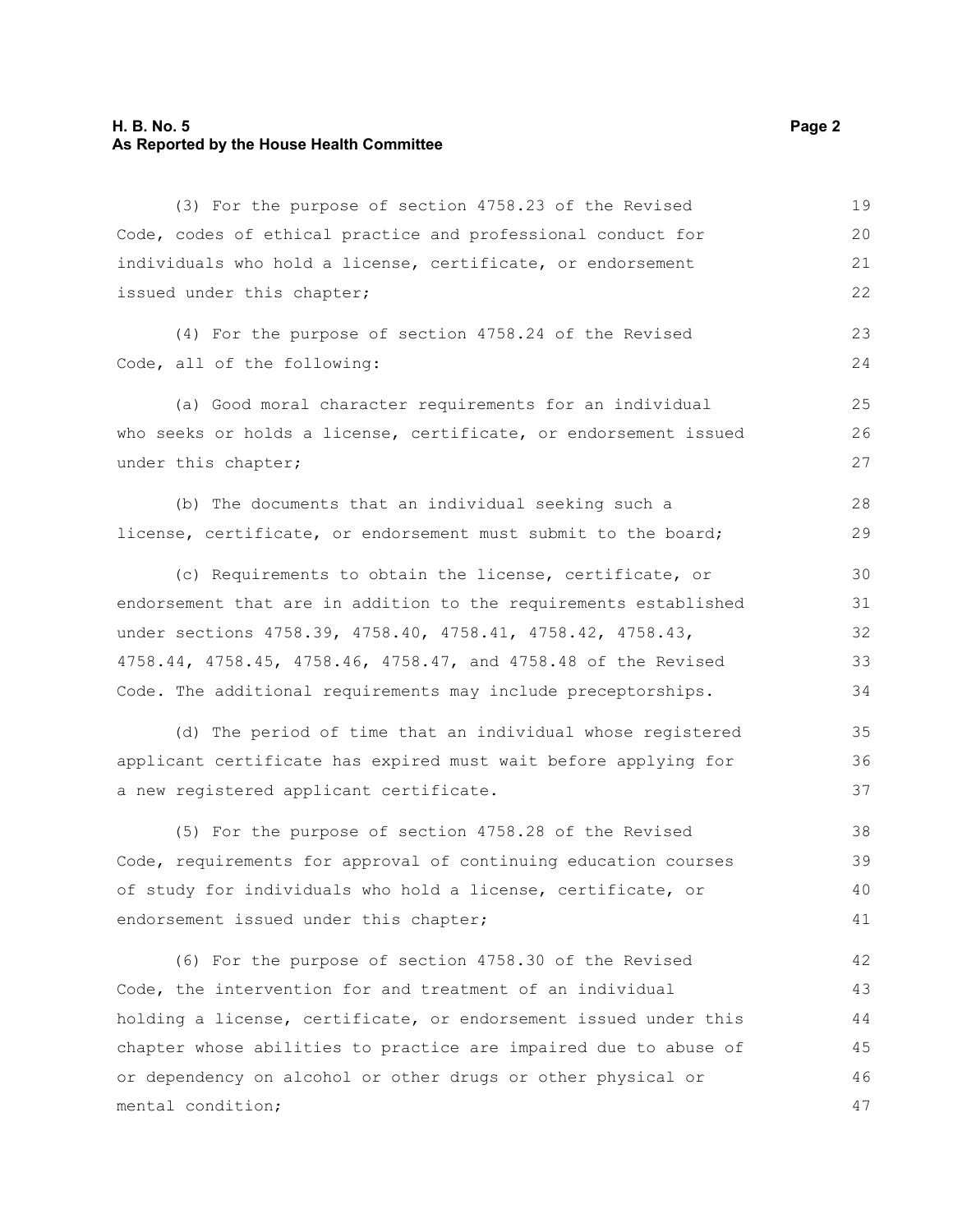#### **H. B. No. 5 Page 3 As Reported by the House Health Committee**

(7) Requirements governing reinstatement of a suspended or revoked license, certificate, or endorsement under division (B) of section 4758.30 of the Revised Code, including requirements for determining the amount of time an individual must wait to apply for reinstatement; (8) For the purpose of section 4758.31 of the Revised Code, methods of ensuring that all records the board holds pertaining to an investigation remain confidential during the investigation; (9) Criteria for employees of the board to follow when performing their duties under division (B) of section 4758.35 of the Revised Code; (10) For the purpose of division (A)(1) of section 4758.39 and division (A)(1) of section 4758.40 of the Revised Code, course requirements for a degree in a behavioral science or nursing that shall, at a minimum, include at least forty semester hours in all of the following courses: (a) Theories of counseling and psychotherapy; (b) Counseling procedures; (c) Group process and techniques; (d) Relationship therapy; (e) Research methods and statistics; (f) Fundamentals of assessment and diagnosis, including measurement and appraisal; (g) Psychopathology; (h) Human development; (i) Cultural competence in counseling; 48 49 50 51 52 53 54 55 56 57 58 59 60 61 62 63 64 65 66 67 68 69 70 71 72 73 74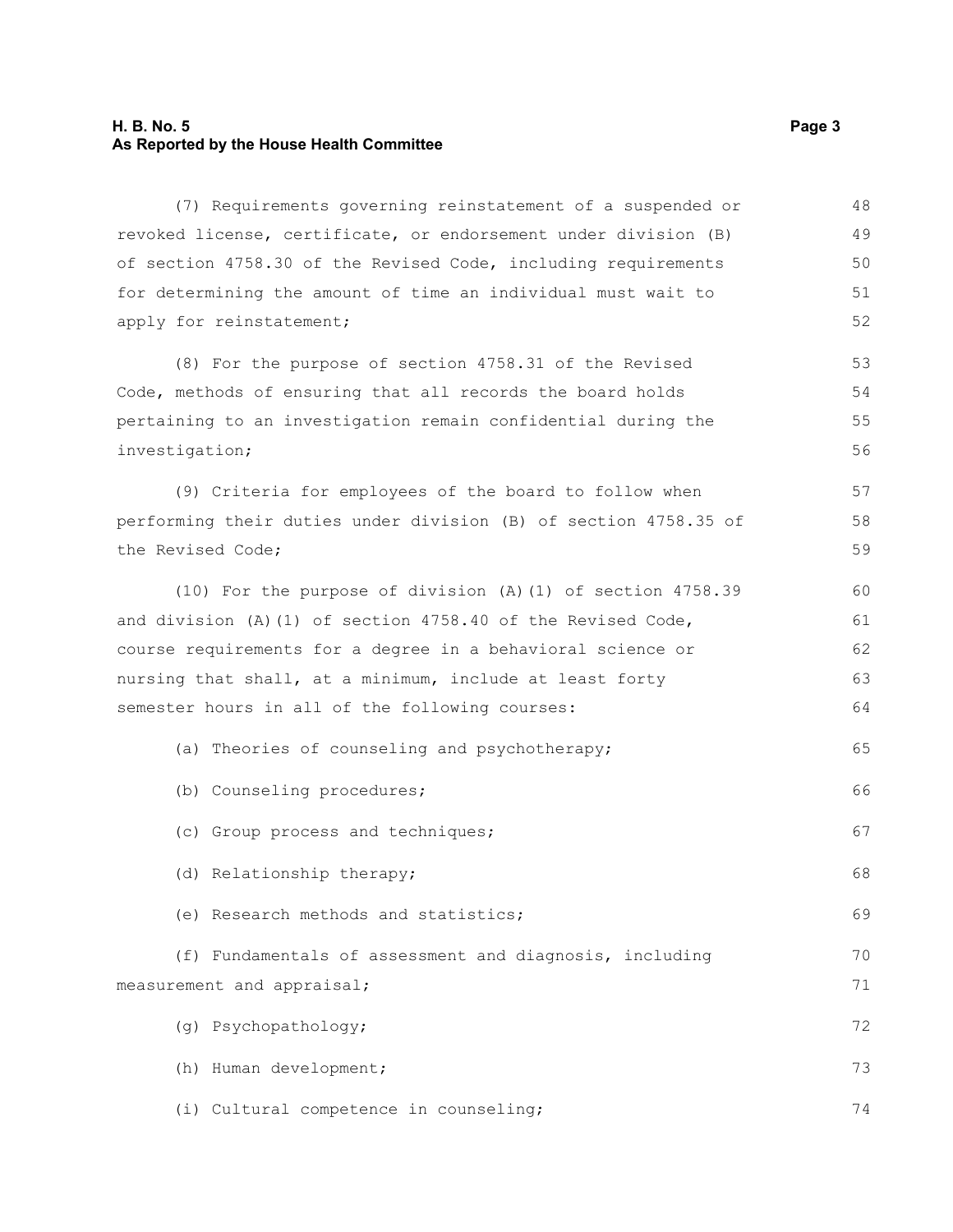#### **H. B. No. 5 Page 4 As Reported by the House Health Committee**

(11) For the purpose of division (A)(2) of section 4758.39 of the Revised Code, the number of hours of compensated work or supervised internship experience that an individual must have and the number of those hours that must be in clinical supervisory experience;

(12) For the purpose of division (A)(3) of section 4758.39, division (A)(3) of section 4758.40, division (A)(3) of section  $4758.41$ , and  $division-divisions$  (A)(3) and (D)(3) of section 4758.42 of the Revised Code, both of the following: 81 82 83 84

(a) The number of hours of training in chemical dependency an individual must have;

(b) Training requirements for chemical dependency that shall, at a minimum, include qualifications for the individuals who provide the training and the content areas covered in the training.

(13) For the purpose of division (A)(2) of section 4758.40, division (A)(2) of section 4758.41, and division (A)(2) of section 4758.42 of the Revised Code, the number of hours of compensated work or supervised internship experience that an individual must have;

(14) For the purpose of division (B)(2)(b) of section 4758.40 and division (B)(2) of section 4758.41 of the Revised Code, requirements for the forty clock hours of training on the version of the diagnostic and statistical manual of mental disorders that is current at the time of the training, including the number of the clock hours that must be on substance-related disorders, the number of the clock hours that must be on chemical dependency conditions, and the number of the clock 96 97 98 99 100 101 102 103

75

85 86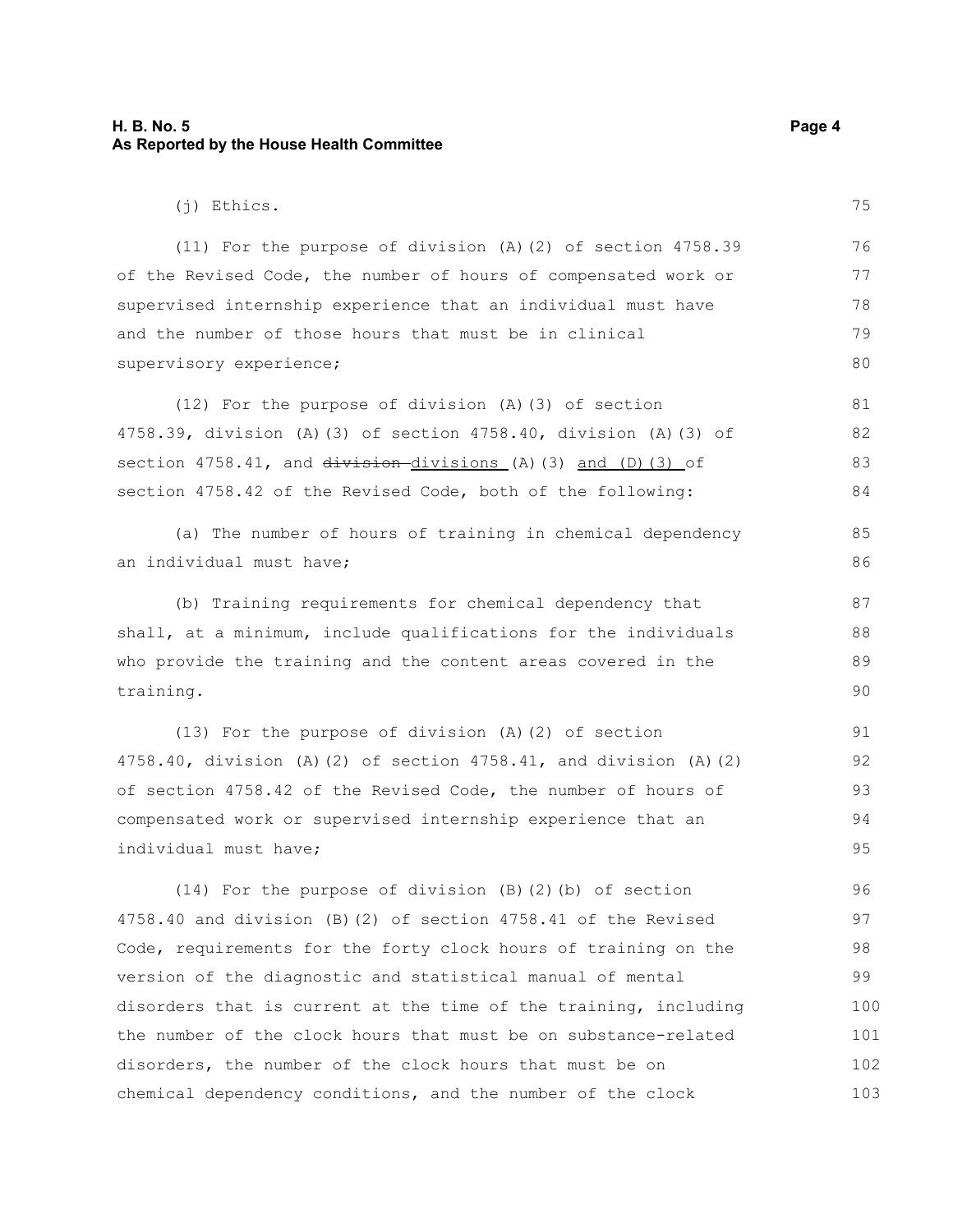| hours that must be on awareness of other mental and emotional    | 104 |
|------------------------------------------------------------------|-----|
| disorders;                                                       | 105 |
| (15) For the purpose of division (A)(1) of section 4758.41       | 106 |
| of the Revised Code, course requirements for a degree in a       | 107 |
| behavioral science or nursing;                                   | 108 |
| (16) For the purpose of division (C) (2) of section 4758.42      | 109 |
| of the Revised Code, education requirements for chemical         | 110 |
| dependency;                                                      | 111 |
| (17) For the purpose of division (C)(3) of section 4758.42       | 112 |
| of the Revised Code, requirements for programs that provide      | 113 |
| practicum experience in chemical dependency;                     | 114 |
| (18) For the purpose of division (A) of section 4758.43 of       | 115 |
| the Revised Code, both of the following:                         | 116 |
| (a) The number of hours of training in chemical dependency       | 117 |
| counseling that an individual must have;                         | 118 |
| (b) Training requirements for chemical dependency                | 119 |
| counseling that shall, at a minimum, include qualifications for  | 120 |
| the individuals who provide the training and the content areas   | 121 |
| covered in the training.                                         | 122 |
| $(17)$ (19) For the purpose of division (A)(1) of section        | 123 |
| 4758.44 of the Revised Code, the number of hours of compensated  | 124 |
| work experience in prevention services that an individual must   | 125 |
| have and the number of those hours that must be in administering | 126 |
| or supervising the services;                                     | 127 |
| $(18)$ $(20)$ For the purpose of division (A)(2) of section      | 128 |
| 4758.44 of the Revised Code, the field of study in which an      | 129 |
| individual must obtain at least a bachelor's degree;             | 130 |
| $(19)$ $(21)$ For the purpose of division (A)(3) of section      | 131 |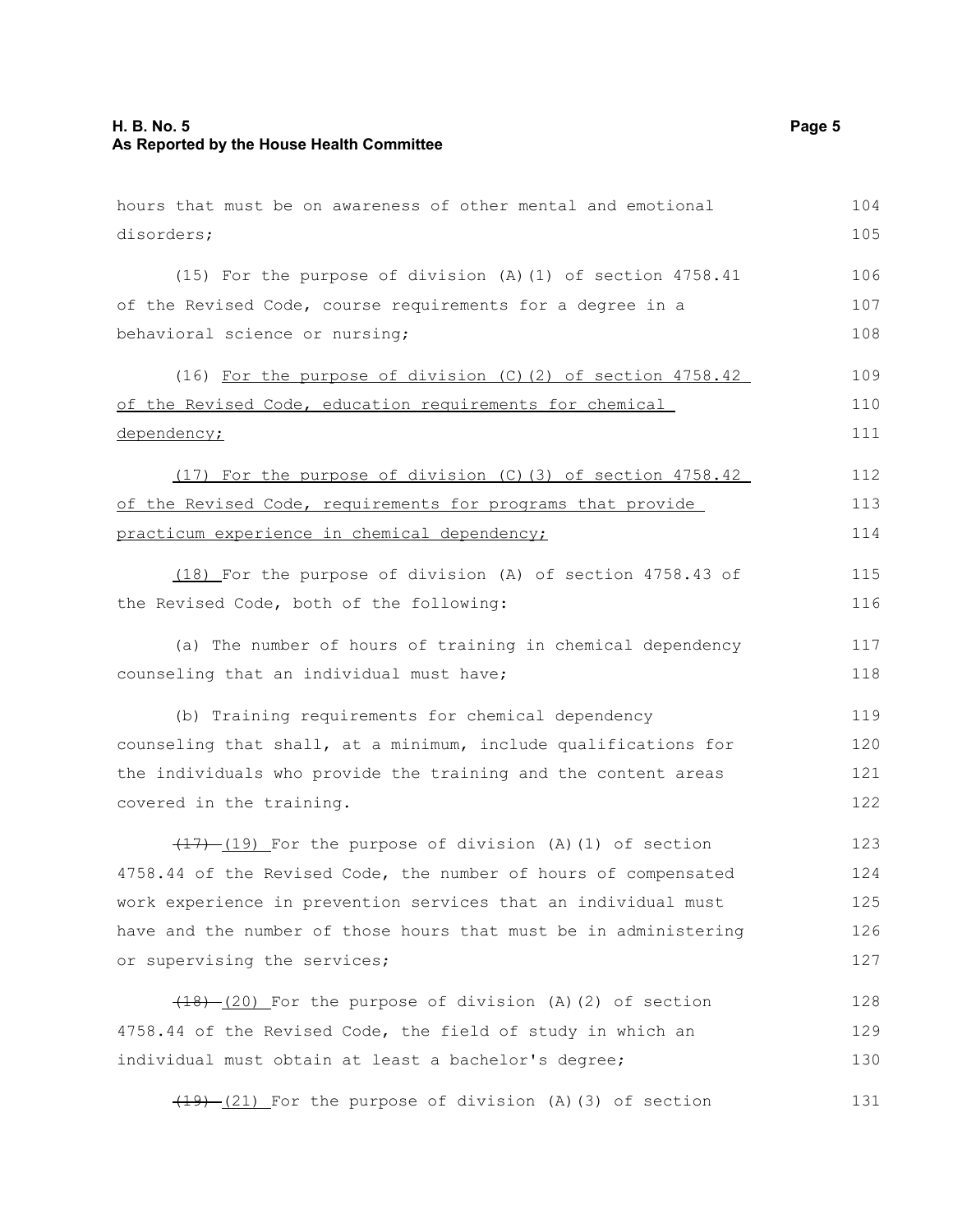## **H. B. No. 5 Page 6 As Reported by the House Health Committee**

| 4758.44, division (A) (3) of section 4758.45, and division (D) of | 132 |
|-------------------------------------------------------------------|-----|
| section 4758.46 of the Revised Code, both of the following:       | 133 |
| (a) The number of hours of prevention-related education           | 134 |
| that an individual must have;                                     | 135 |
| (b) Requirements for prevention-related education.                | 136 |
| $(20)$ $(22)$ For the purpose of division (A)(4) of section       | 137 |
| 4758.44 of the Revised Code, the number of hours of               | 138 |
| administrative or supervisory education that an individual must   | 139 |
| have;                                                             | 140 |
| $(21)$ $(23)$ For the purpose of division (A)(1) of section       | 141 |
| 4758.45 of the Revised Code, the number of hours of compensated   | 142 |
| or volunteer work, field placement, intern, or practicum          | 143 |
| experience in prevention services that an individual must have    | 144 |
| and the number of those hours that must be in planning or         | 145 |
| delivering the services;                                          | 146 |
| $(22)$ $(24)$ For the purpose of division (A)(2) of section       | 147 |
| 4758.45 of the Revised Code, the field of study in which an       | 148 |
| individual must obtain at least an associate's degree;            | 149 |
| $(23)$ $(25)$ For the purpose of division (C) of section          | 150 |
| 4758.46 of the Revised Code, the number of hours of compensated   | 151 |
| or volunteer work, field placement, intern, or practicum          | 152 |
| experience in prevention services that an individual must have;   | 153 |
| $(24)$ $(26)$ Standards for the one hundred hours of              | 154 |
| compensated work or supervised internship in gambling disorder    | 155 |
| direct clinical experience required by division (B) (2) of        | 156 |
| section 4758.48 of the Revised Code;                              | 157 |

 $(25)$   $(27)$  For the purpose of section 4758.51 of the Revised Code, continuing education requirements for individuals 158 159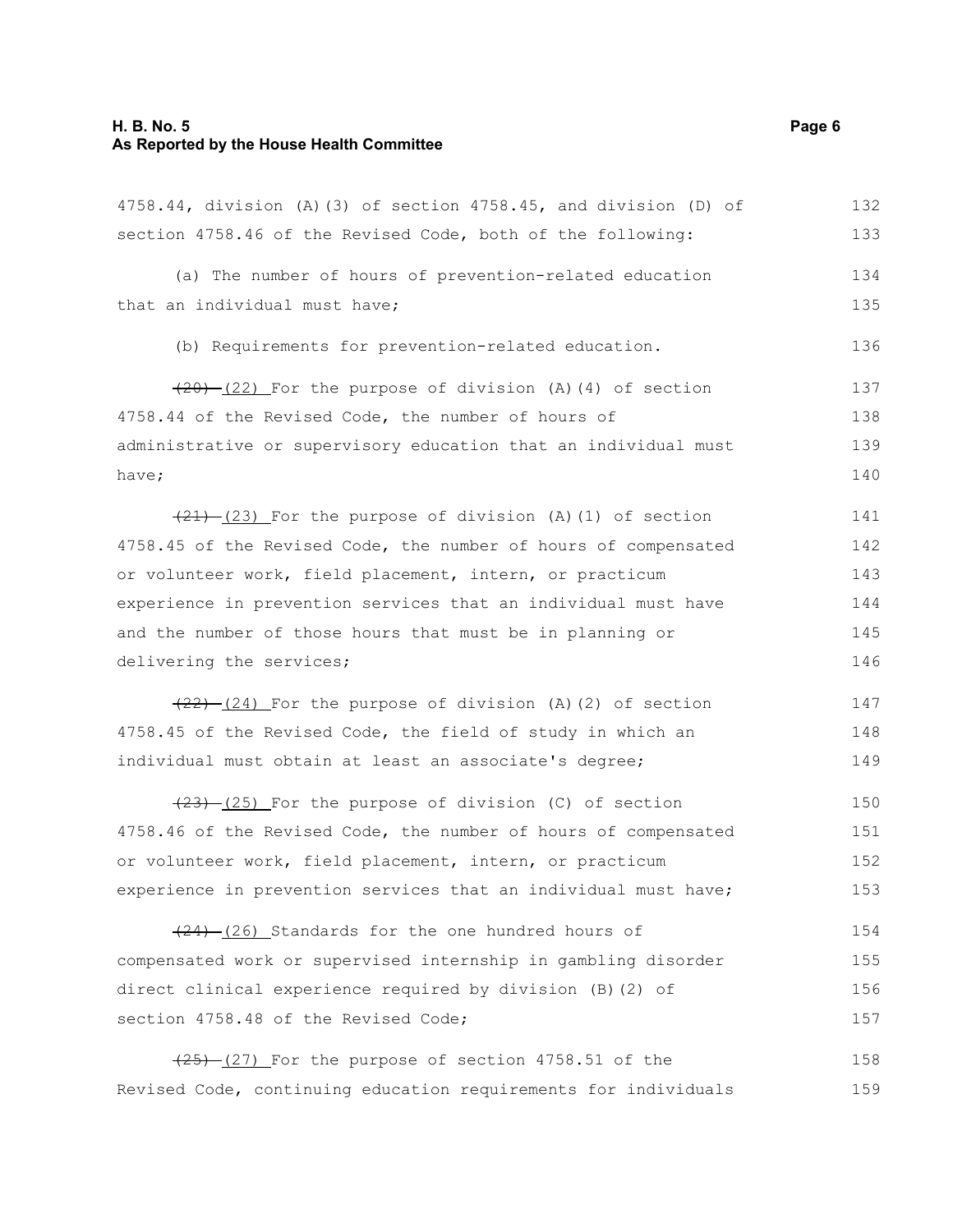#### **H. B. No. 5 Page 7 As Reported by the House Health Committee**

who hold a license, certificate, or endorsement issued under this chapter;  $(26)$   $(28)$  For the purpose of section 4758.51 of the Revised Code, the number of hours of continuing education that an individual must complete to have an expired license, certificate, or endorsement restored under section 4758.26 of the Revised Code;  $(27)$   $(29)$  For the purpose of divisions (A) and (B) of section 4758.52 of the Revised Code, training requirements for chemical dependency counseling;  $(28)$  (30) The duties, which may differ, of all of the following: (a) An independent chemical dependency counselor-clinical supervisor licensed under this chapter who supervises a chemical dependency counselor III under section 4758.56 of the Revised Code; (b) An independent chemical dependency counselor-clinical supervisor, independent chemical dependency counselor, or chemical dependency counselor III licensed under this chapter who supervises a chemical dependency counselor assistant under section 4758.59 of the Revised Code; (c) A prevention consultant or prevention specialist certified under this chapter or independent chemical dependency counselor-clinical supervisor, independent chemical dependency counselor, or chemical dependency counselor III licensed under this chapter who supervises a prevention specialist assistant or registered applicant under section 4758.61 of the Revised Code. (29) (31) The duties of an independent chemical dependency counselor licensed under this chapter who holds the gambling 160 161 162 163 164 165 166 167 168 169 170 171 172 173 174 175 176 177 178 179 180 181 182 183 184 185 186 187 188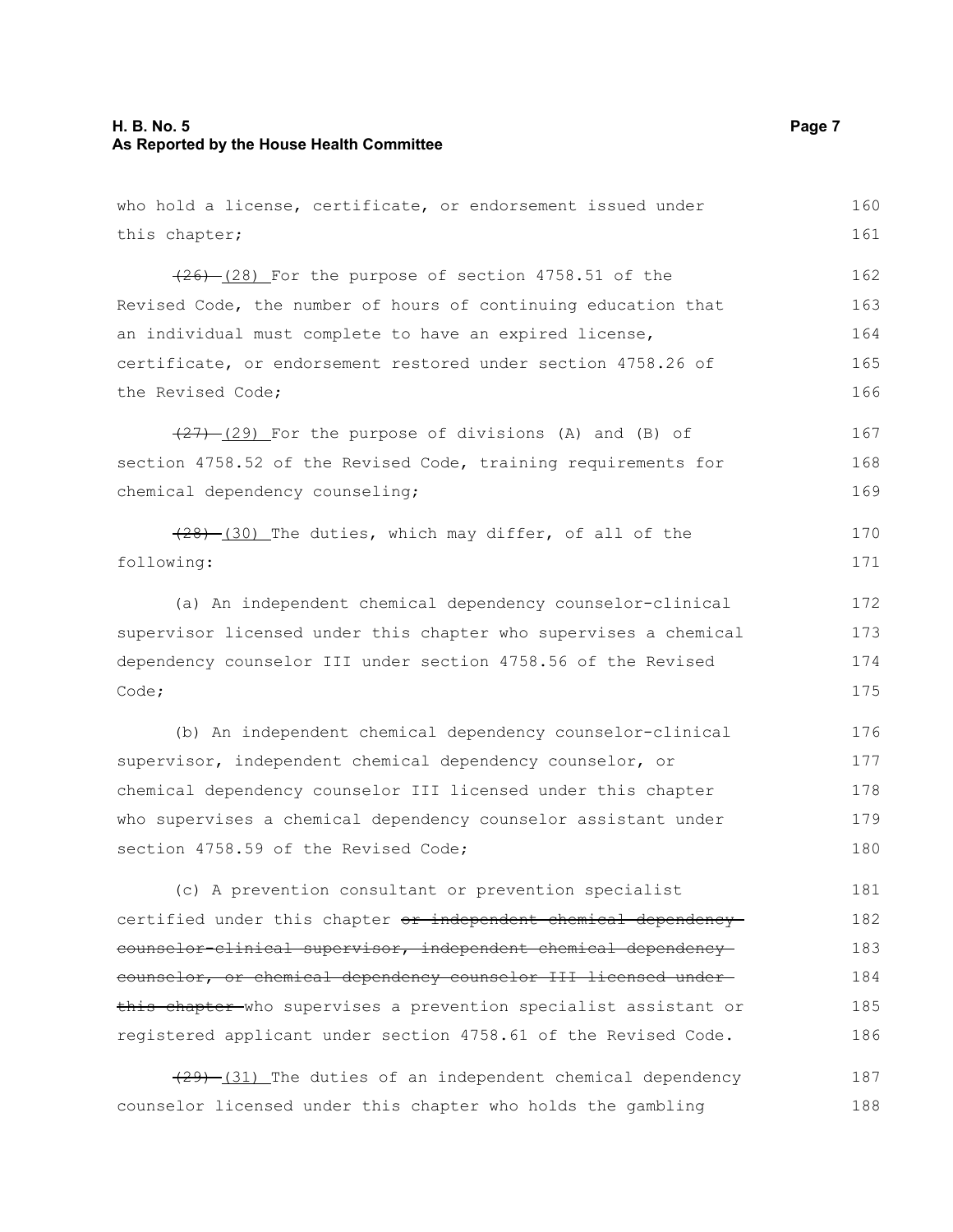#### **H. B. No. 5 Page 8 As Reported by the House Health Committee**

disorder endorsement who supervises a chemical dependency counselor III with the gambling disorder endorsement under section 4758.62 of the Revised Code. 189 190 191

(30) (32) Anything else necessary to administer this chapter. 192 193

(B) All rules adopted under this section shall be adopted in accordance with Chapter 119. of the Revised Code and any applicable federal laws and regulations. 194 195

(C) When it adopts rules under this section, the board may consider standards established by any national association or other organization representing the interests of those involved in chemical dependency counseling or prevention services. 197 198 199 200

**Sec. 4758.42.** An individual seeking a chemical dependency counselor II license shall meet the requirements of division (A)  $\Theta$ r, (B), or (C) of this section or, until three years after the effective date of this amendment, division (A), (B), (C), or (D) of this section. 201 202 203 204 205

(A) To meet the requirements of this division, an individual must meet all of the following requirements: 206 207

(1) Hold from an accredited educational institution an associate's degree in a behavioral science or nursing or a bachelor's degree in any field; 208 209 210

(2) Have not less than the number of hours specified in rules adopted under section 4758.20 of the Revised Code of compensated work or supervised internship experience in any of the following, not less than twenty per cent of which are in chemical dependency counseling: 211 212 213 214 215

(a) Chemical dependency services, substance abuse 216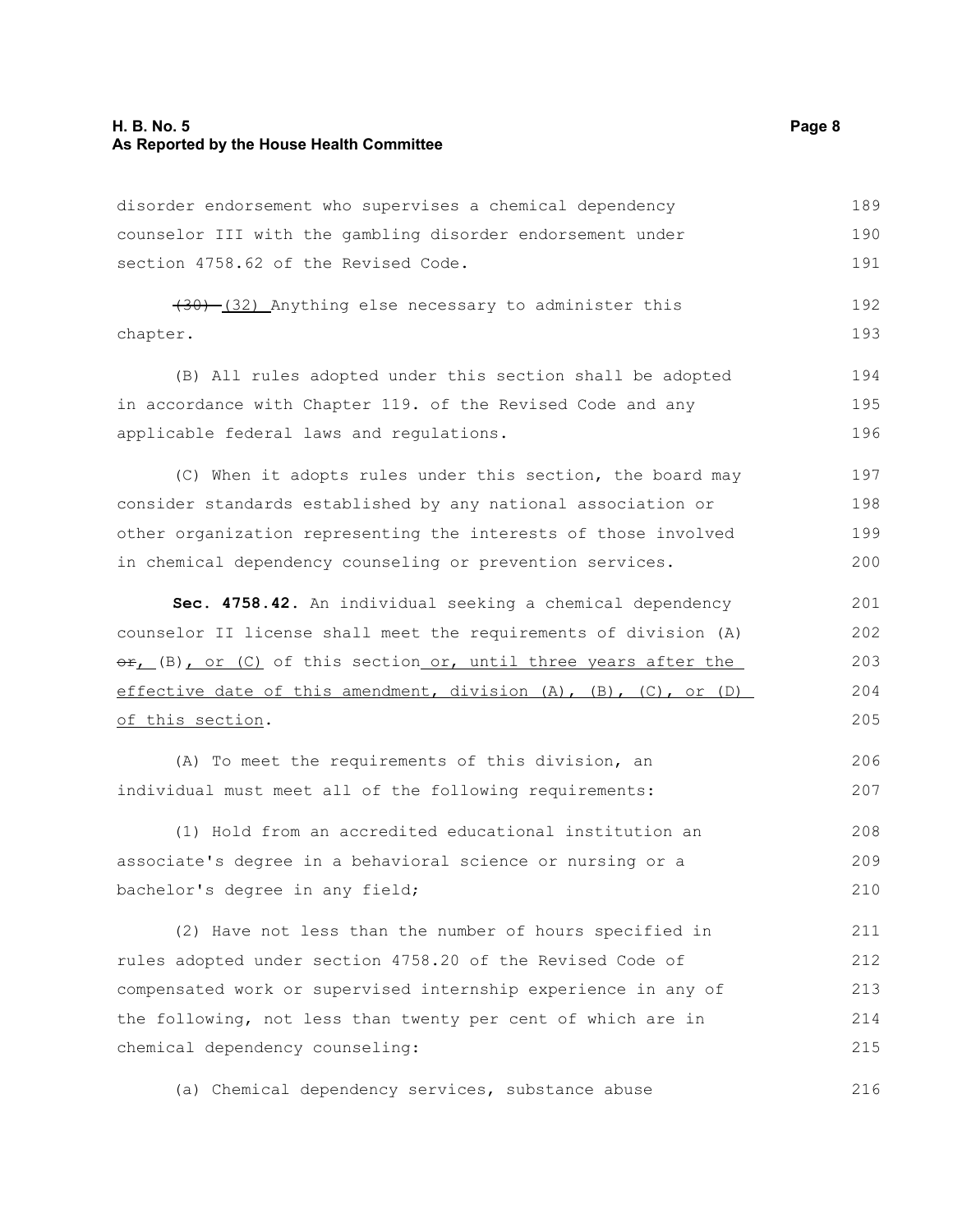### **H. B. No. 5 Page 9 As Reported by the House Health Committee**

services, or both types of services;

(b) The practice of psychology, as defined in section 4732.01 of the Revised Code; 218 219

(c) The practice of professional counseling, the practice of social work, or the practice of marriage and family therapy, all as defined in section 4757.01 of the Revised Code. 220 221 222

(3) Have a minimum of the number of hours specified in rules adopted under section 4758.20 of the Revised Code of training in chemical dependency that meets the requirements specified in those rules; 223 224 225 226

(4) Pass one or more examinations administered pursuant to section 4758.22 of the Revised Code for the purpose of determining competence to practice as a chemical dependency counselor II. 227 228 229 230

(B) To meet the requirement of this division, an individual must hold, on December 23, 2002, a certificate or credentials that were accepted under former section 3793.07 of the Revised Code as authority to practice as a certified chemical dependency counselor II. 231 232 233 234 235

(C) To meet the requirements of this division, an individual must meet all of the following requirements: 236 237

(1) Hold from an accredited educational institution an associate's or bachelor's degree in either of the following with a specialization in chemical dependency counseling: 238 239 240

(a) A behavioral science; (b) Nursing. 241 242

(2) Have a minimum of one hundred eighty hours of

217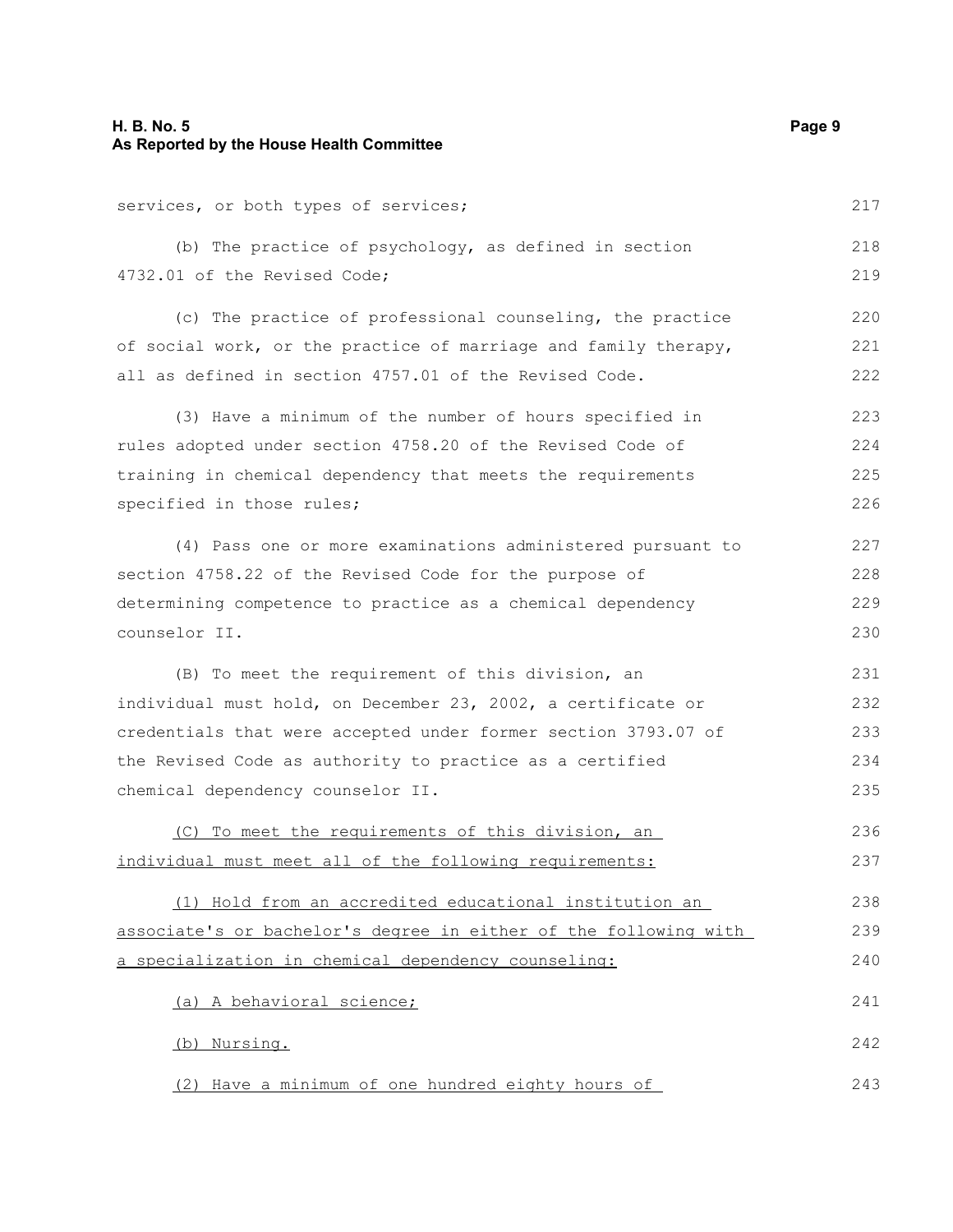| education in chemical dependency that meets the requirements     | 244 |
|------------------------------------------------------------------|-----|
| specified in rules adopted under section 4758.20 of the Revised  | 245 |
| Code;                                                            | 246 |
| (3) While holding a valid chemical dependency counselor          | 247 |
| assistant certificate, have successfully completed, over the     | 248 |
| course of not more than any two semesters, at least two hundred  | 249 |
| forty hours of supervised practicum experience in chemical       | 250 |
| dependency through a program that meets all of the following     | 251 |
| requirements:                                                    | 252 |
| (a) The program includes at least two hours per week of          | 253 |
| supervised practicum experience;                                 | 254 |
| (b) The program provides intensive outpatient treatment or       | 255 |
| a higher level of care, or another level of care if specified in | 256 |
| rules adopted under section 4758.20 of the Revised Code;         | 257 |
| (c) The program meets other requirements specified in            | 258 |
| rules adopted under that section.                                | 259 |
| (4) Have at least one thousand hours of compensated work         | 260 |
| experience as a chemical dependency counselor assistant;         | 261 |
| (5) Provide to the chemical dependency professionals board       | 262 |
| a written recommendation from an individual who supervised the   | 263 |
| individual's practice of chemical dependency counseling as a     | 264 |
| chemical dependency counselor assistant as required by division  | 265 |
| (B) of section 4758.59 of the Revised Code;                      | 266 |
| (6) Pass one or more examinations administered pursuant to       | 267 |
| section 4758.22 of the Revised Code for the purpose of           | 268 |
| determining competence to practice as a chemical dependency      | 269 |
| counselor II.                                                    | 270 |
| (D) To meet the requirements of this division, an                | 271 |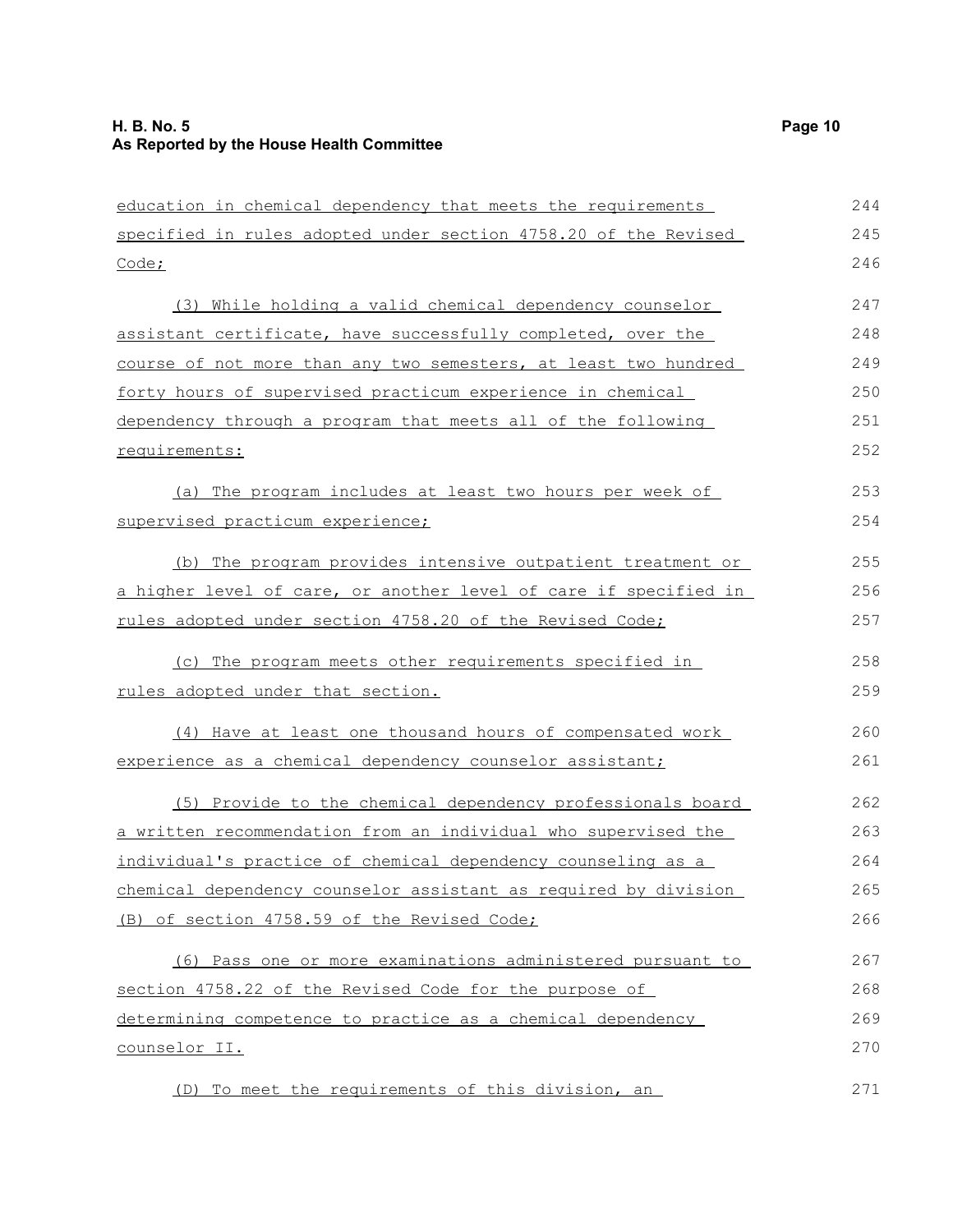| individual must meet all of the following requirements:          | 272 |
|------------------------------------------------------------------|-----|
| (1) Since at least December 31, 2008, continuously have          | 273 |
| done both of the following:                                      | 274 |
| (a) Held a valid chemical dependency counselor assistant         | 275 |
| certificate;                                                     | 276 |
| (b) Practiced chemical dependency counseling while under         | 277 |
| supervision as required by division (B) of section 4758.59 of    | 278 |
| the Revised Code.                                                | 279 |
| (2) Provide to the board a written recommendation from an        | 280 |
| individual who supervised the individual's practice of chemical  | 281 |
| dependency counseling as a chemical dependency counselor         | 282 |
| assistant;                                                       | 283 |
| (3) Have a minimum of the number of hours specified in           | 284 |
| rules adopted under section 4758.20 of the Revised Code of       | 285 |
| training in chemical dependency that meets the requirements      | 286 |
| specified in those rules;                                        | 287 |
| (4) Pass one or more examinations administered pursuant to       | 288 |
| section 4758.22 of the Revised Code for the purpose of           | 289 |
| determining competence to practice as a chemical dependency      | 290 |
| counselor II.                                                    | 291 |
| Sec. 4758.61. An individual who holds a valid prevention         | 292 |
| specialist assistant certificate or registered applicant         | 293 |
| certificate issued under this chapter may engage in the practice | 294 |
| of prevention services under the supervision of any of the       | 295 |
| following:                                                       | 296 |
| (A) A prevention consultant or prevention specialist             | 297 |
| certified under this chapter;                                    | 298 |
| (B) An independent chemical dependency counselor clinical-       | 299 |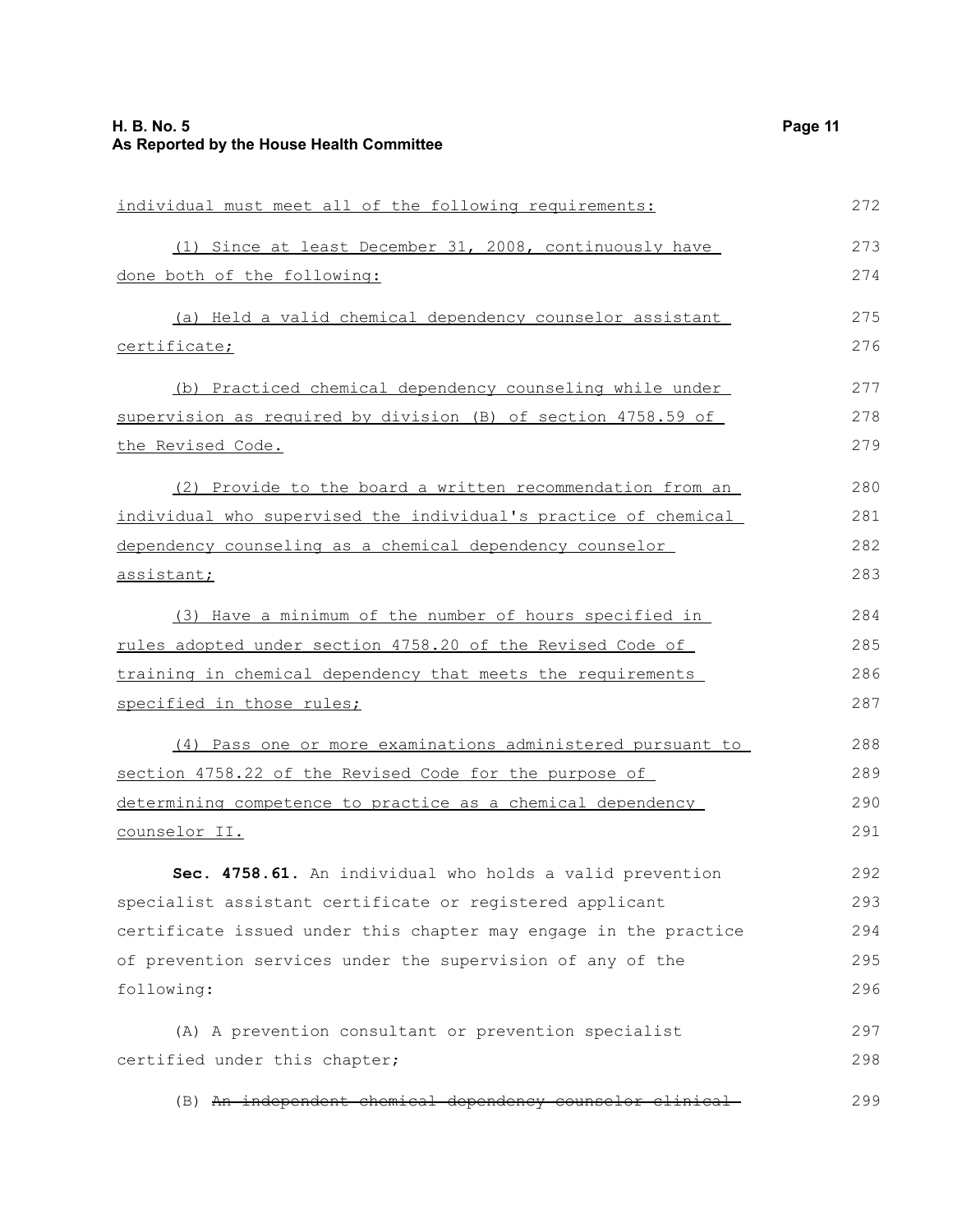## **H. B. No. 5 Page 12 As Reported by the House Health Committee**

| supervisor, an independent chemical dependency counselor, or a        | 300 |
|-----------------------------------------------------------------------|-----|
| chemical dependency counselor III licensed under this chapter,        | 301 |
| (C) An individual authorized under Chapter 4731. of the               | 302 |
| Revised Code to practice medicine and surgery or osteopathic          | 303 |
| medicine and surgery;                                                 | 304 |
| $(D)$ (C) A psychologist licensed under Chapter 4732. of the          | 305 |
| Revised Code;                                                         | 306 |
| (E) (D) A registered nurse licensed under Chapter 4723. of            | 307 |
| the Revised Code;                                                     | 308 |
| $(F)$ (E) A licensed professional clinical counselor, a               | 309 |
| licensed professional counselor, an independent social worker, a      | 310 |
| social worker, an independent marriage and family therapist, or       | 311 |
| a marriage and family therapist licensed under Chapter 4757. of       | 312 |
| the Revised Code;                                                     | 313 |
| $\overline{(f)-(F)}$ A school counselor licensed by the department of | 314 |
| education pursuant to section 3319.22 of the Revised Code;            | 315 |
| $(H)$ (G) A health education specialist certified by the              | 316 |
| national commission for health education credentialing;               | 317 |
| (I) An individual authorized to practice as a                         | 318 |
| certified nurse practitioner or clinical nurse specialist under       | 319 |
| Chapter 4723. of the Revised Code.                                    | 320 |
| Section 2. That existing sections 4758.20, 4758.42, and               | 321 |
| 4758.61 of the Revised Code are hereby repealed.                      | 322 |
| Section 3. Not later than six months after the effective              | 323 |
| date of this section, the Department of Mental Health and             | 324 |
| Addiction Services, in consultation with the Chemical Dependency      | 325 |
| Professionals Board, shall study levels of care that must be          | 326 |
| offered by a program providing practicum experience for purposes      | 327 |